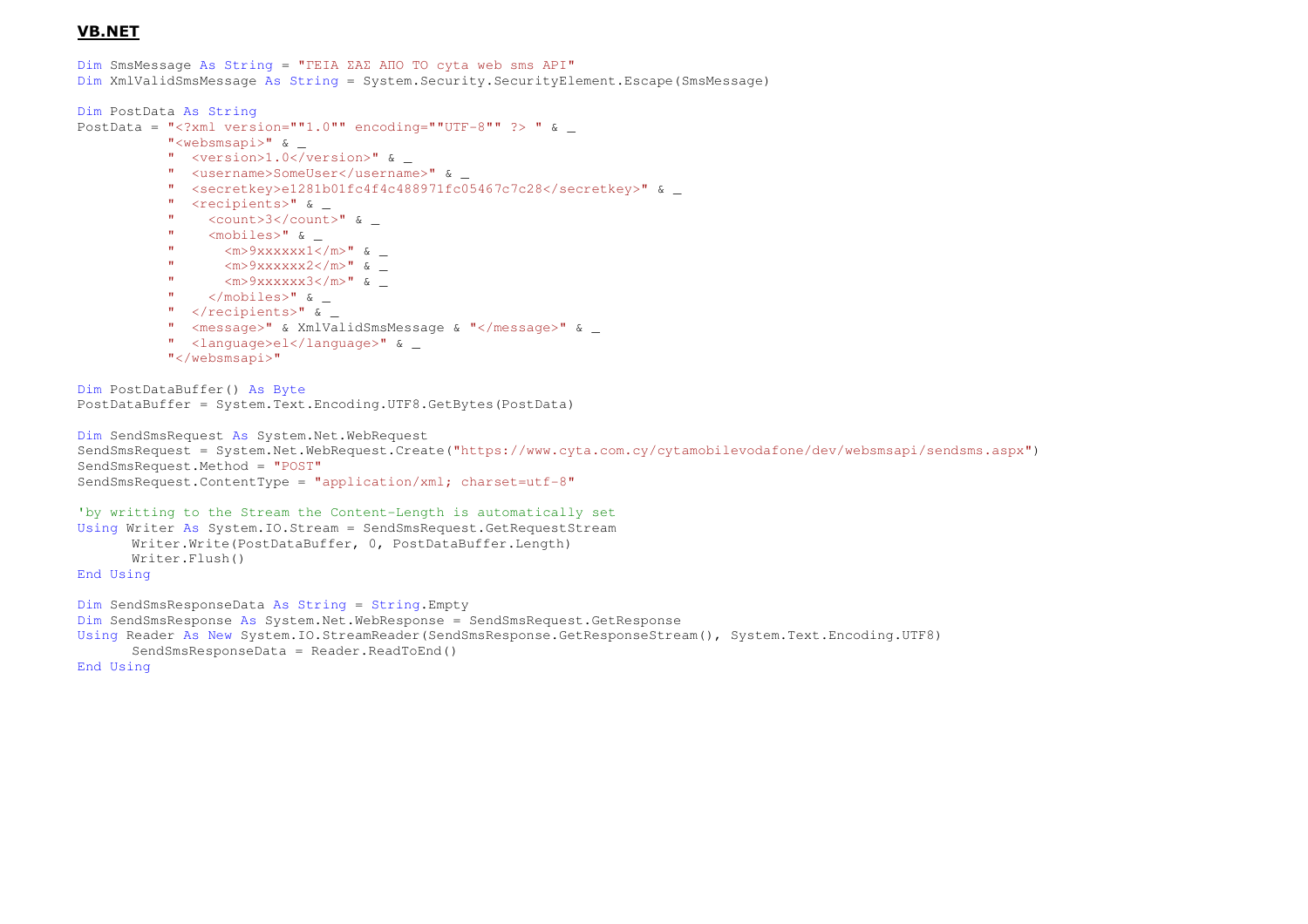## VBA (Visual Basic for Applications - ex. Excel)

'WinHTTP is an operating-system component of the following operating systems:

- ' Windows 2000, Service Pack 3 and later (except Datacenter Server)
- ' Windows XP with Service Pack 1 (SP1) and later
- ' Windows Server 2003 with Service Pack 1 (SP1) and later

```
On Error GoTo err1 
  Const MobileAccount_Username As String = "Mobile Account Username"
  Const WebSmsApi_SecretKey As String = "Your Secret Key"
  Dim objWinHttpReq As Object
  Dim PostData As String
  Dim strUrl As String
  strUrl = "https://www.cyta.com.cy/cytamobilevodafone/dev/websmsapi/sendsms.aspx"PostData = "<?xml version=""1.0"" encoding=""UTF-8"" ?> " \&"<websmsapi>" & _ 
"<version>1.0</version>" & _ 
"<username>" & MobileAccount_Username & "</username>" & _ "<secretkey>" & WebSmsApi SecretKey & "</secretkey>" &
              "<recipients>" & _ 
" <count>3</count>" & _ " <mobiles>" & _

" <m>9xxxxxxx</m>" & _ 
" <m>9xxxxxxx</m>" & _ 
" <m>9xxxxxxx</m>" & _ " </mobiles>" & _ 
" </recipients>" & _ 
"<message>Hello cyta web sms api from vba</message>" & _ "<language>el</language>" & _ "</websmsapi>" objWinHttpReq = CreateObject("WinHttp.WinHttpRequest.5.1")  objWinHttpReq.Open("Post", strUrl, False) 
 objWinHttpReq.setRequestHeader("Content-Type", "application/xml; charset=utf-8")  objWinHttpReq.send(PostData) If objWinHttpReq.Status = 200 Then 'there is alseo objWinHttpReq.StatusText (string)
'check objWinHttpReq.ResponseText for Web Sms Api return code and act accordinglyElse
'HTTP call failedEnd If
 Exit Suberr1:
```
Debug.Print(Err.Description)